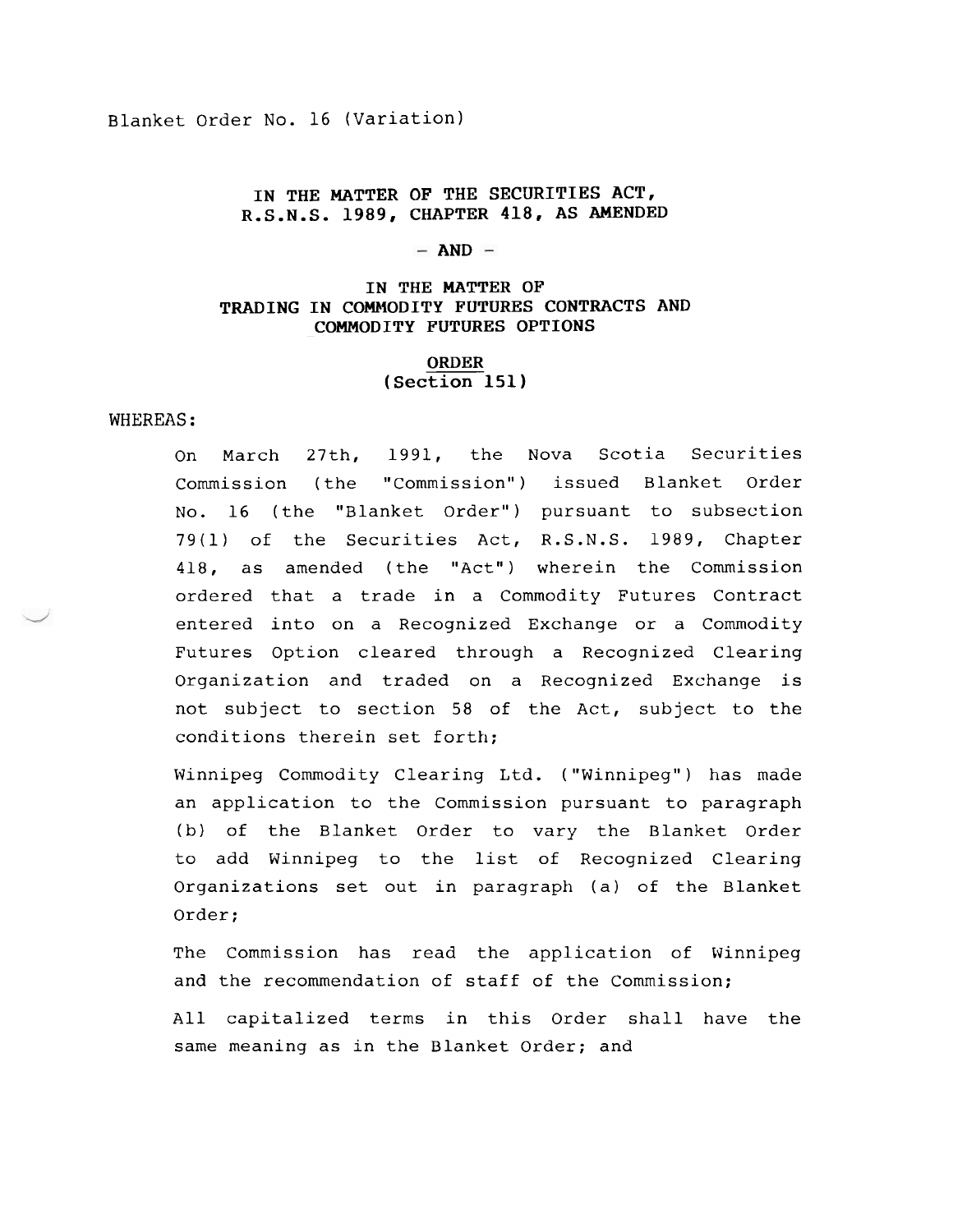5. The Commission is of the opinion that to do so would not be prejudicial to the public intere

IT IS ORDERED pursuant to section 151 of the Act tha the Blanket Order be varied by deleting paragraph (a) there and substituting therefor the following paragraph:

"(a) For the purposes of this Order solely, the following are Recognized Clearing Organizati

(i) Trans Canada Options Inc

 $\alpha$ <sub>riv</sub>

(ii) International Options Clearing Corporati

(iii) Winnipeg Commodity Clearing Ltd.; and

(iv) such other clearing organizations as are recognized from time to time by the Commission

DATED at Halifax, Nova Scotia this 14th day of Augus . J991.

# NOVA SCOTIA SECURITIES COMMISSION

"Robert B. MacLellan"<br>Robert B. MacLellan, Chairman

"H. Leslie O'Brien"<br>H. Leslie O'Brien, Vice Chairman

"C. William Gurnham" C. William Gurnham, Esq.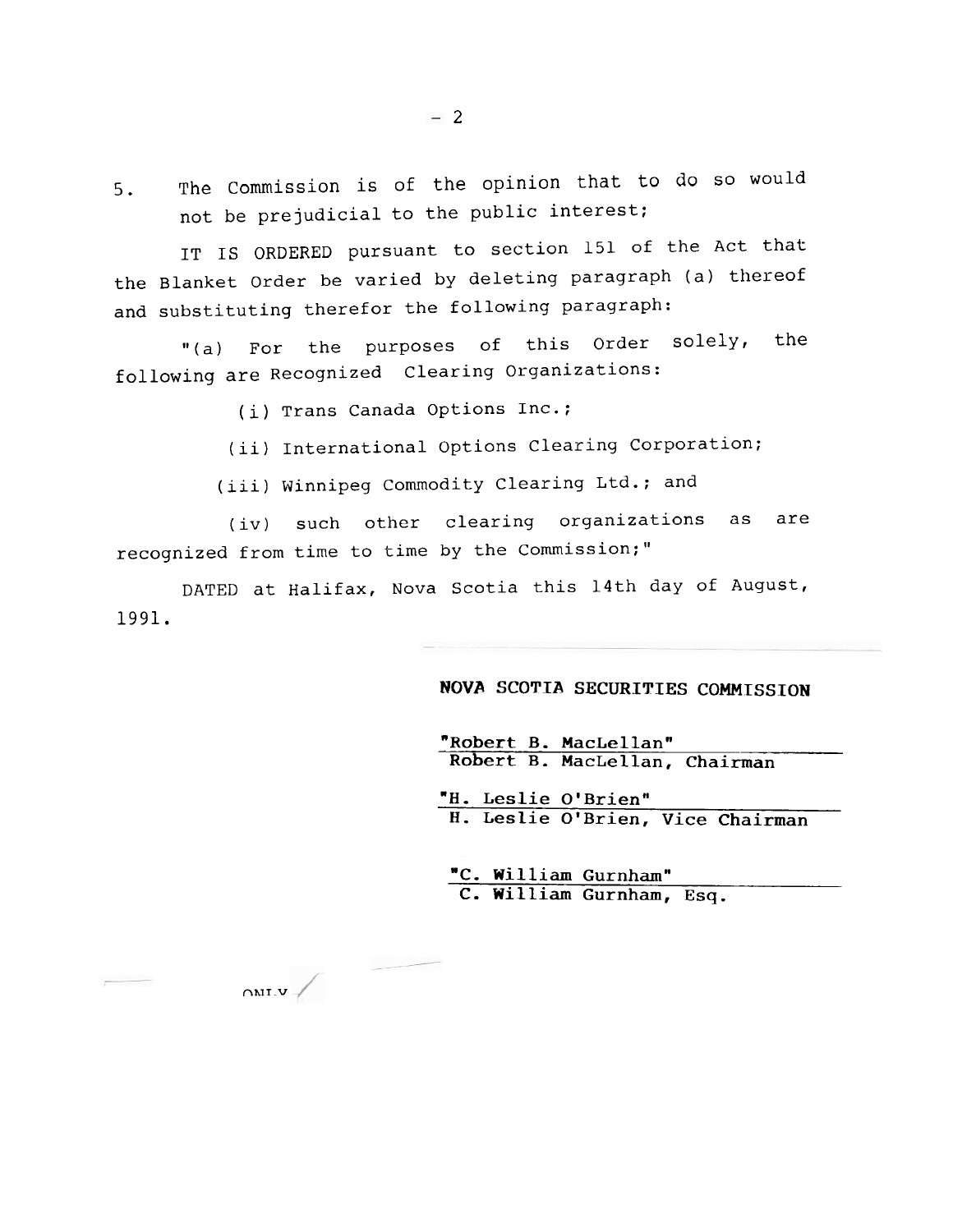## IN THE MATTER OF THE SECURITIES ACT, R.S.N.S. 1989, CHAPTER 418

## $-$  AND  $-$

## IN THE MATTER OF TRADING IN COMMODITY FUTURES CONTRACTS AND COMMODITY FUTURES OPTIONS

# ORDER  $(Subsection 79(1))$

UPON the applications of certain interested parties to the Nova Scotia Securities Commission (the "Commission") for an order pursuant to subsection 79(1) of the Securities Act, R.S.N.S. 1989, Chapter 418 (the "Act") that a trade in a Commodity Futures Contract (as hereinafter defined) entered into on a Recognized Exchange (as hereinafter defined) or a Commodity Futures Option (as hereinafter defined) cleared through a Recognized Clearing Organization (as hereinafter defined) and traded on a Recognized Exchange is not subject to section 58 of the Act;

AND UPON reading the applications and the recommendation of staff of the Commission;

AND UPON the Commission being satisfied that to do so would not be prejudicial to the public interest;

IT IS ORDERED pursuant to subsection 79(1) of the Act that section 58 of the Act shall not apply to a trade by and with persons or companies who are registered under the Act as a dealer in the category of a broker or an investment dealer of:

> (i) a Commodity Futures Contract entered into on a Recognized Exchange; or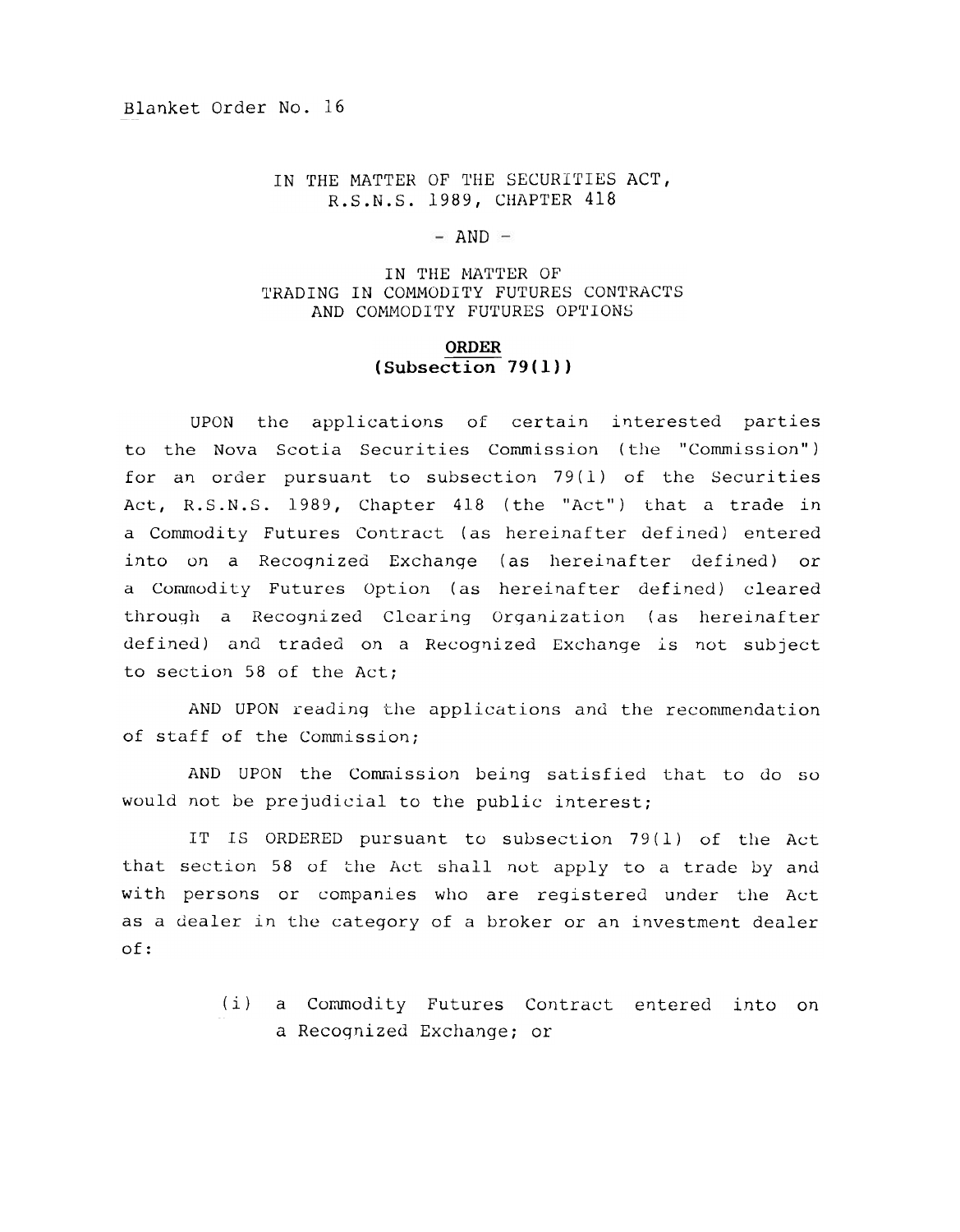(ii) a Commodity Futures Option cleared through a Recognized Clearing Organization and traded on a Recognized Exchange

provided that such trade is made in accordance with the rules of the Recognized Exchange upon which the trade is made and in accordance with the applicable laws of the jurisdiction where the Recognized Exchange is located;

- (a) For the purposes of this Order solely, the following are Recognized Clearing Organizations:
	- (i) Trans Canada Options Inc.;
	- (ii) International Options Clearing Corporation; and
	- (iii) such other clearing organizations as are recognized from time to time by the Commission;
- (b) A clearing organization may become a Recognized Clearing Organization for the purposes of this Order pursuant to subclause (a)(iii) of this Order upon application to the Commission;
- (c) For the purposes of this Order solely, the following are Recognized Exchanges:
	- (i) The Toronto Futures Exchange;
	- (ii) The Montreal Exchange, including the International Options Market and the Mercantile Division; and
	- (iii) The Winnipeg Commodity Exchange;
- (d) For the purposes of this Order:
	- (i) A Commodity means:
		- (1) whether in the original or a processed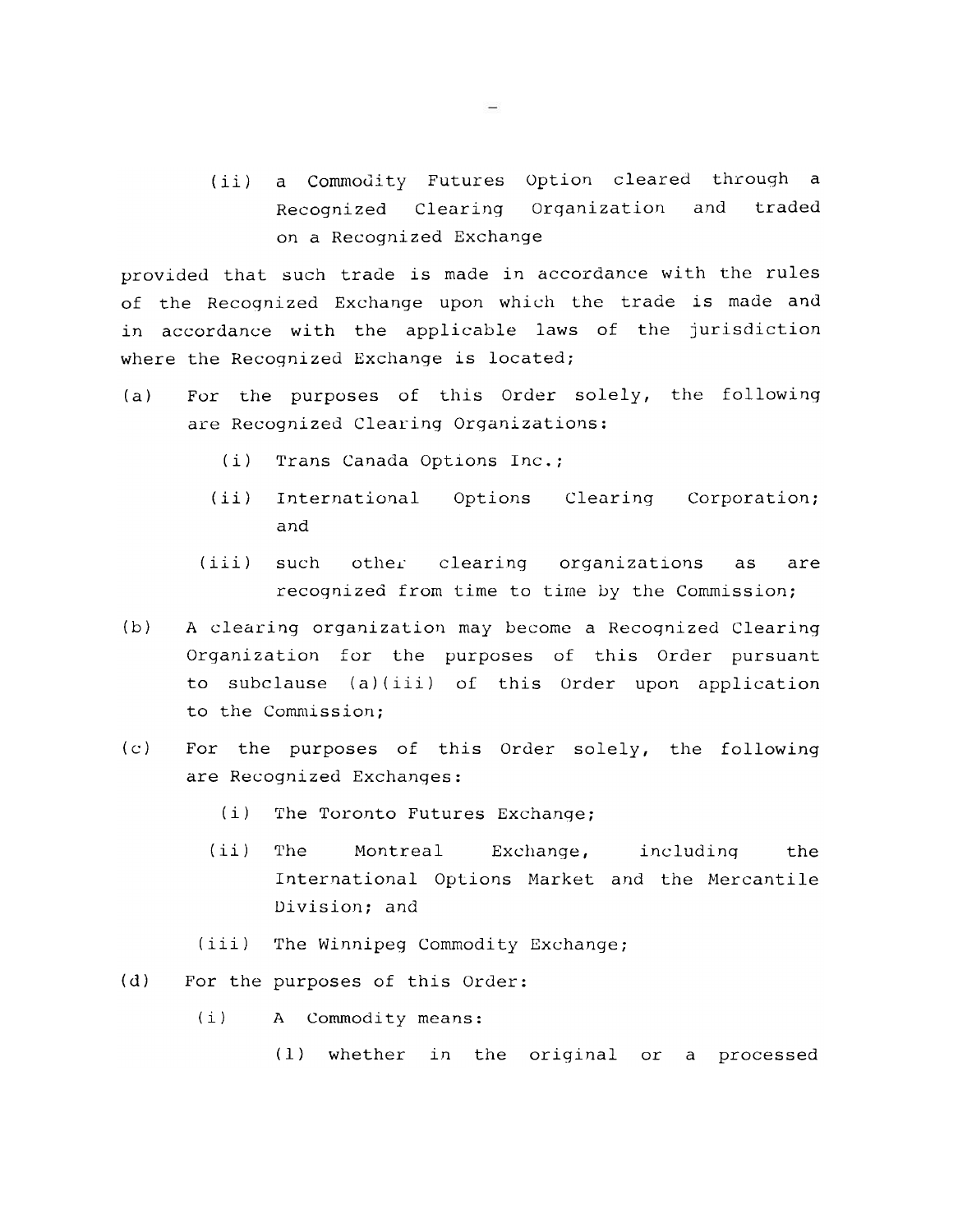state, any agricultural product, forest product, product of the sea, mineral, metal, hydrocarbon fuel, currency or precious stone or other gem, and any goods, article, service, right or interest, or class thereof;

Government National Mortgage Association Certificates guaranteed by the Government National Mortgage Association of the united States of America;

treasury bills, bonds and other evidences of indebtedness of a country or of a political subdivision thereof;

commercial paper of companies incorporated in the United States of America rated A-I by Standard and Poor's Corporation and P-I by Moody's Investor Service Inc.;

equity securities deliverable under a contract providing for the future delivery of equity securities traded on a Recognized Exchange;

interests that are cash values deliverable under contracts traded on a Recognized Exchange, the amounts of which are determined with reference to:

- (A) indices of rates of interest;
- (B) indices of,
	- (i) prices, or

(ii) values,

pertaining to any commodities, goods articles, services, rights or intere or any combination there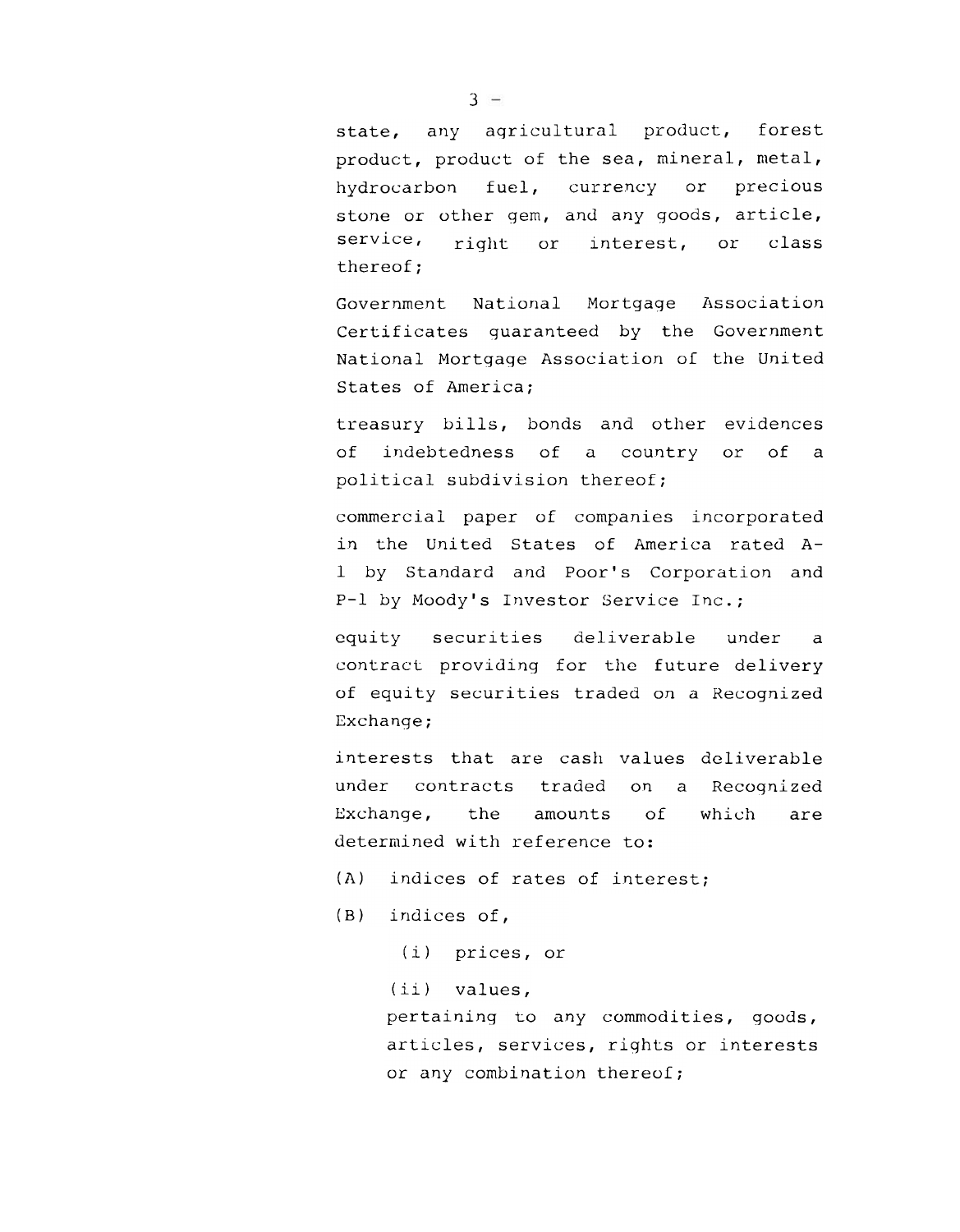$-4-$ 

- (C) a rate of interest;
- (D) an average of quotations for a rate of interest or for a series of rates of interest; or
- (E) values of commodities; and
- (7) such other commodities as are designated as a Commodity from time to time by the Commission upon application to the Commission;
- (ii) a Commodity Futures Contract means a contract to make or take delivery of a specified quantity and quality, grade or size of a Commodity during a designated future month at a price agreed upon when the contract is entered into on a Recognized Exchange pursuant to standardized terms and conditions set forth in such Exchange's by-laws, rules or regulations; and
- (iii) a Commodity Futures Option means a right, acquired for a consideration, to assume a long or short position in relation to a Commodity Futures Contract at a specified price and within a specified period of time and any other option of which the subject is a Commodity Futures Contract; and
- (e) The Recognized Clearing Organizations shall provide to the Registrar of Securities (the "Registrar"):

oJ

- (i) initially, their most recent audited financial information and information as to incorporation, principal or registered office, officers, directors and shareholders;
- (ii) within 150 days of the end of their respective